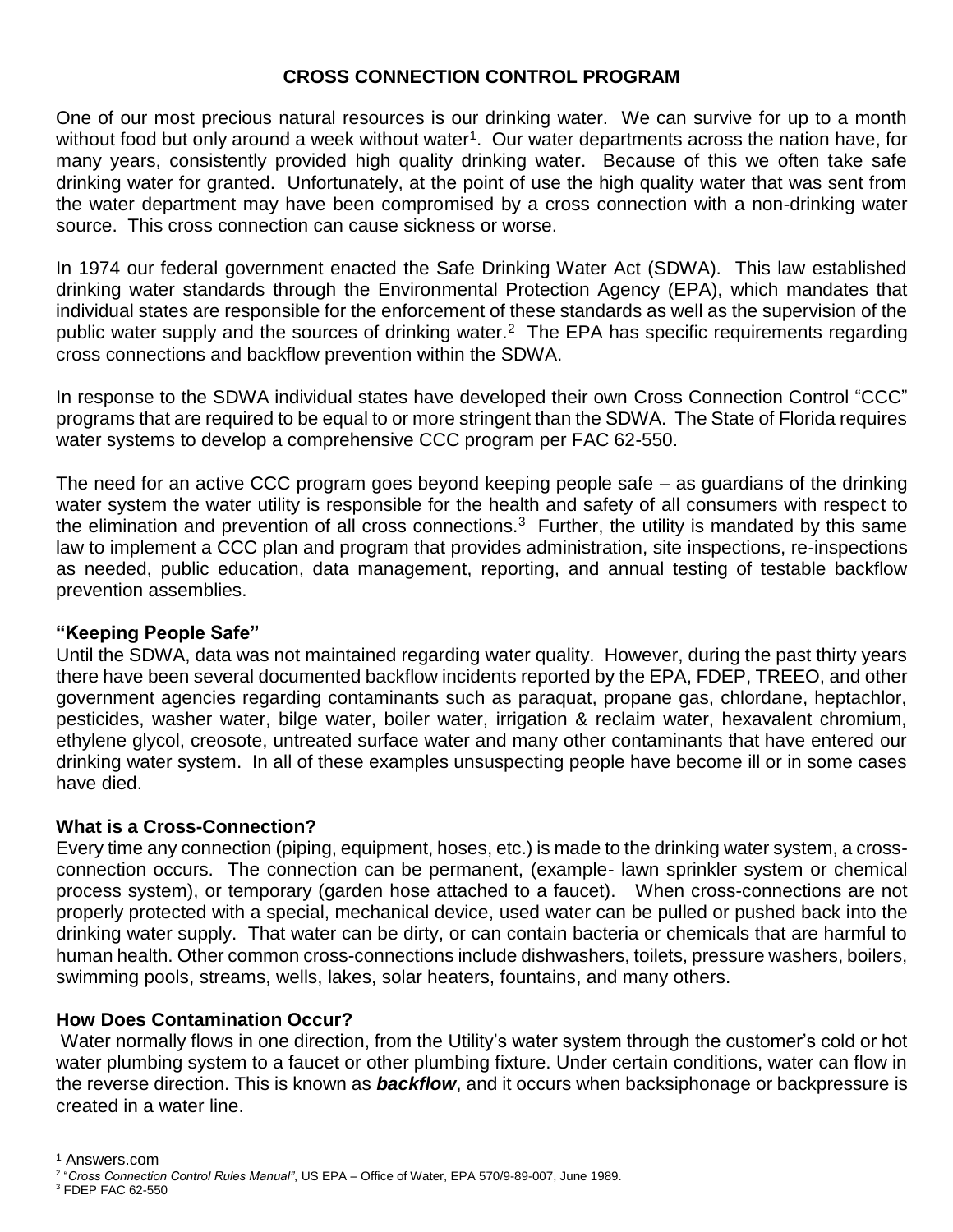#### **Backsiphonage**



Backsiponage can occur when there is a drop in the supply pressure of the water distribution system. Contaminated water in piping or vessels connected to the water distribution system can flow backwards because atmospheric pressure is, will be greater than the water system pressure. This condition is caused when distribution pressure is lowered due to a water line break, fire flow, or during a rapid withdrawal of a large amount of water from the system. The vacuum created may pull or siphon contaminants or pollutants into the drinking water system. An example of this would be if a garden hose connected to the home was left submerged in a bucket of soapy water or a bath tub, when a water main break occurred. The soapy water could be drawn back into the home due to backsiphonage.

**Backpressure** can be created when a source of pressure, such as a pump or boiler, creates a pressure greater than that supplied from the water distribution system, pushing used water back into the drinking water system. An example of this is when a pump used for irrigation of your lawn is connected to your home system via a garden hose to prime the pump. If this hose is not immediately removed after the pump is primed the irrigation pump could overcome the Utility's water system pressure and contaminated surface water would be pumped into your home and into the distribution system. (Water used for irrigation purposes that comes from a canal or a well is often contaminated with bacteria.)

# **More Common Than We Think!**

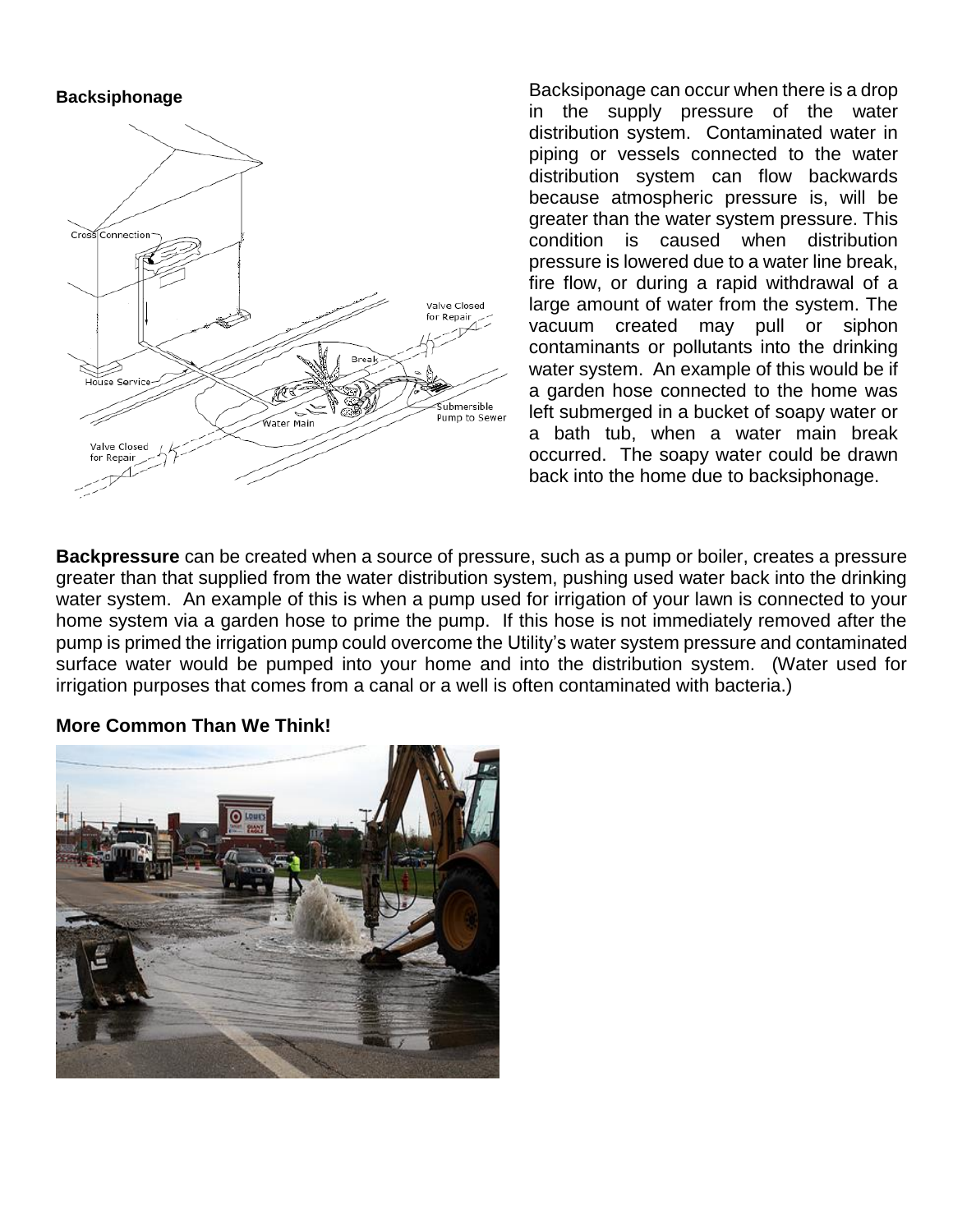## **Program Overview**

Water quality is required to be protected as drinking water travels through the distribution system to our consumers. Rules enacted by the Florida Department of Environmental Protection (FDEP) establish requirements for operation of the distribution system. A key component of these regulations is to maintain a cross-connection control program to prevent any substance from entering the drinking water distribution system.

## **What Is a Cross-Connection Control (CCC) Program?**

A CCC program is a cooperative effort between plumbing and health officials, local governmental officials, and property owners to make sure that all connections to drinking water piping are installed safely, and to install protection on any existing connections that do not meet safe standards. To accomplish these goals, officials establish written procedures and guidelines for controlling crossconnections and ensure their enforcement so that the public drinking water supply is protected both in the city main and within buildings.

## A typical CCC program consists of the following components:

**Public Education Program**—The utility department will inform their water customers with newsletters, brochures, public awareness meetings, and access to informational videos. Visit the website of Hydro Designs, Inc. at [www.hydrodesignsinc.com](http://www.hydrodesignsinc.com/) and browse the "Links" page for various educational topics for more information and resources.

- **Cross-Connection Survey**—All commercial and residential properties' plumbing systems will be surveyed to determine if cross-connections exist. Residential surveys will be external to the home.
- **Installation of Protective Devices—**Backflow prevention assemblies will be required to be installed where known unprotected cross-connections are identified.
- **Annual Testing—**All testable backflow prevention assemblies must be tested at the time of installation and once a year, for commercial customers and biennially for residential customers, by certified inspectors, and written proof of testing must be submitted. The cost for this testing is typically the responsibility of the owner of the property. Note: The pending Rule modification by the FDEP allows for residential devices to be non-testable dual check valves.

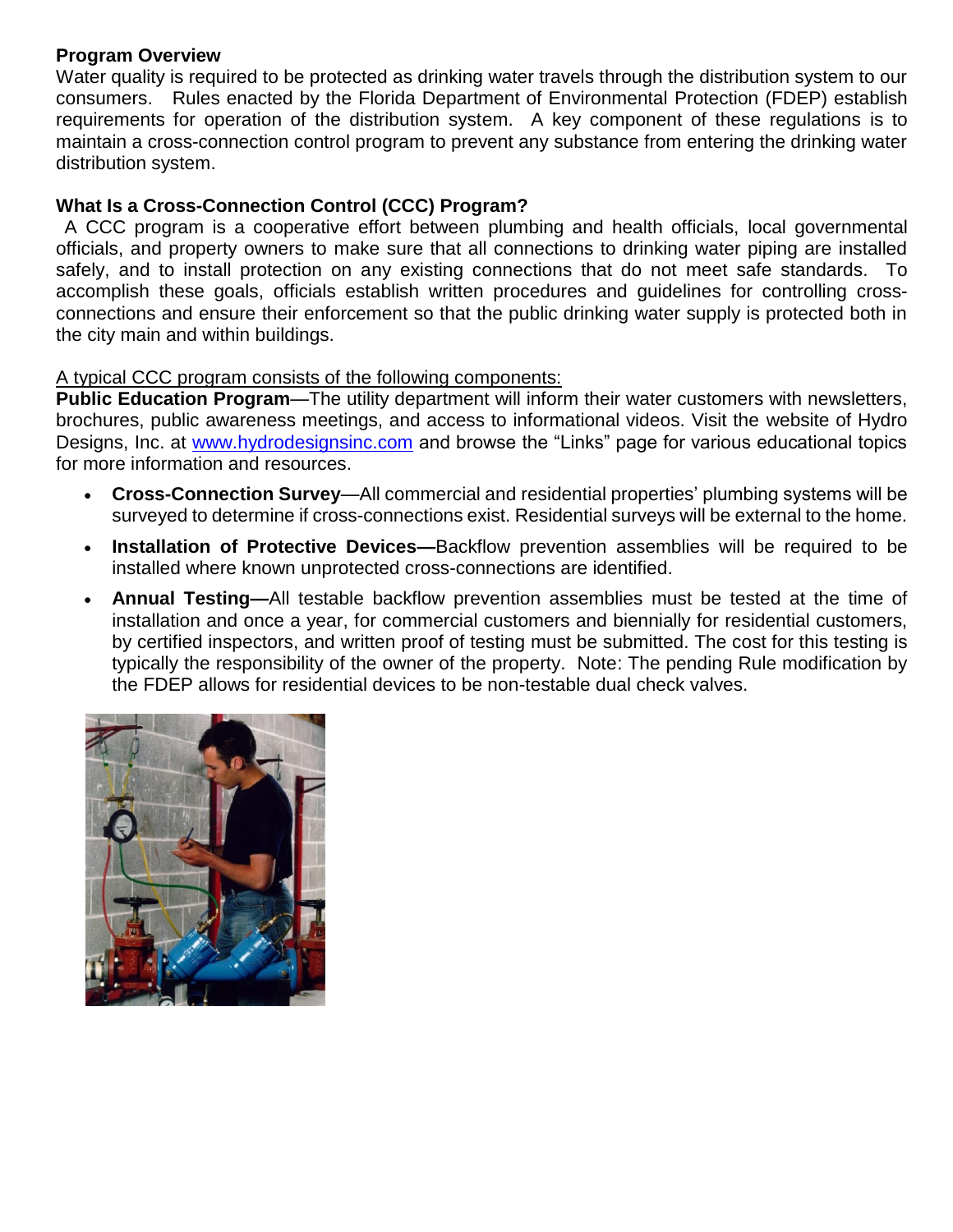## **What is a Cross-Connection Survey?**

The cross-connection survey is the first step in our program. FDEP requires that a

Cross Connection Control survey of the distribution system be conducted to determine the degree of hazard present at all properties connected to the distribution system. The survey will determine if any type of backflow prevention device will be required at a property.



Inspector is recording an installed Pressure Vacuum Breaker. This device is testable and is typically installed on underground irrigations systems that are connected directly to the city water supply.



Older toilets are often equipped with fill valves that are submerged below the water level. Installing a new Anti-Siphon Ball Cock Assembly will fix the problem. These valves are inexpensive and are available at Home Depot, Lowes, or your local hardware store.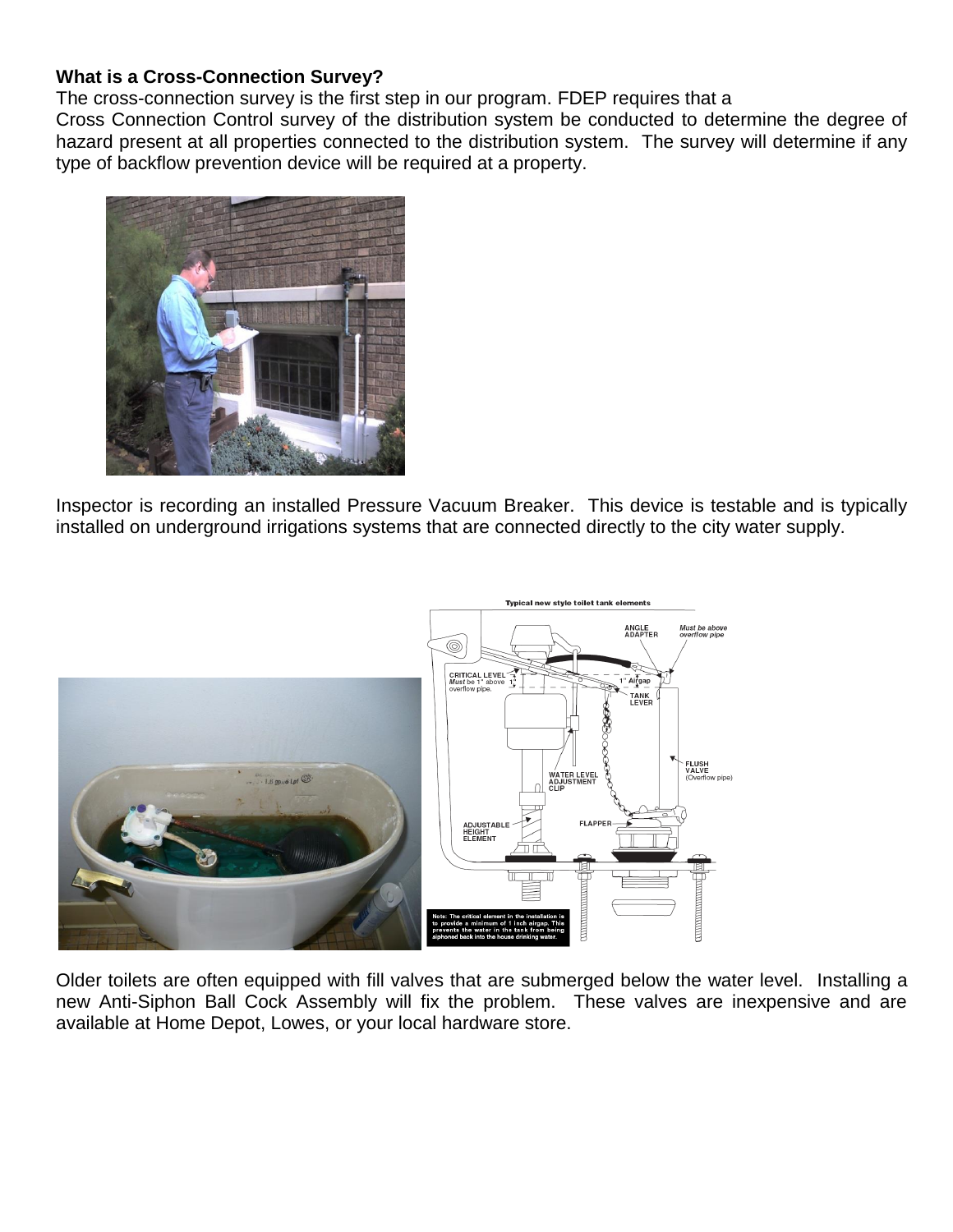A Hose Bibb Vacuum Breaker (HBVB) should be installed on all outside hose spigots to prevent backflow. Unprotected hose connections are the number one cause of backflow incidents. An inexpensive HBVB will eliminate this threat.



Does this look familiar? Garden hoses can be hazardous. Be sure to install a backflow prevention device!

A Hose Bibb with an Integrated Vacuum Breaker is required on all new construction after 1994.